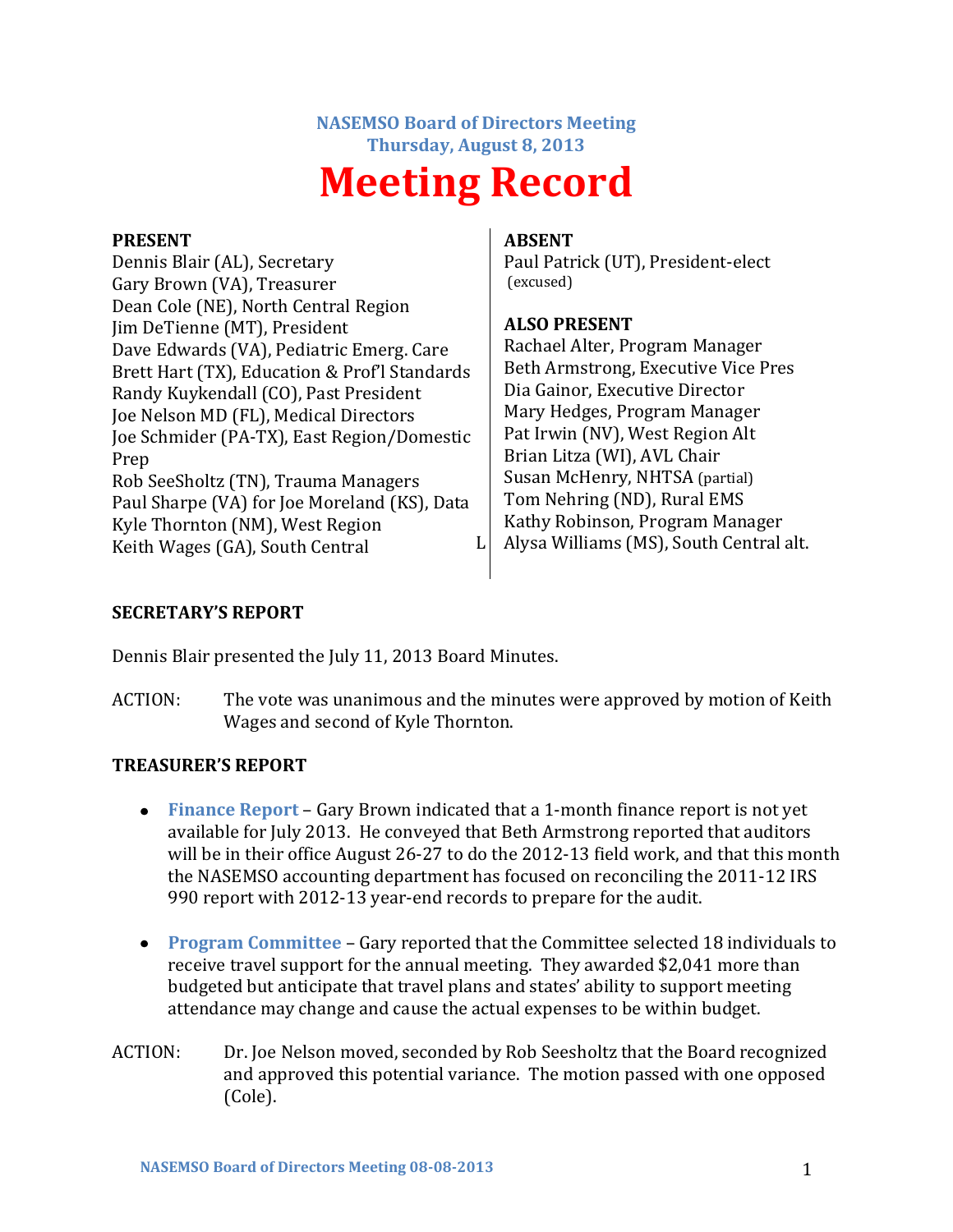Gary Brown shared that Dr. Carol Cunningham has requested that the Program Committee reserve a room now at the Rock & Roll Hall of Fame for an outing at the 2014 Annual Meeting.

ACTION: Gary Brown moved, seconded by Brett Hart that the Board approve contracting with the Hall now. The vote was unanimous and the motion carried.

Gary reported that NASEMSO staff and Donna Tidwell are working on many details to produce the 2013 Annual Meeting next month and to finalize 2014 Mid-Year Meeting arrangements.

## **PRESIDENTIAL PONDERINGS**

- **Revised Workplan Template** Jim DeTienne shared the MIHCP Strategic Plan and NASEMSO Priorities and Strategies shell as templates to be implemented by all councils and committees in time for the 2013 Board Retreat. There will be a webinar next week with all council and committee leaders to help facilitate using these templates.
- **Report from EMS Workforce Guidelines National Stakeholder Meeting** Jim attended the meeting two weeks ago; he noted that the Data Definitions have been recently released and incorporated into the Guidelines.
- **Upcoming Elections** Jim noted that the offices of NASEMSO treasurer, west and east regions will be elected during the annual meeting. Paul Patrick will chair the Nominating Committee.
- **2016 Annual Meeting** Jim asked the West region to begin thinking about options to host the 2016 annual meeting. The location will be decided next month.
- **NASEMSO Mission-Vision-Goals** we discussed these during the Mid-Year Meeting, and noted that they will be acted upon in September as part of the Strategic Plan.

# **ACTION ITEMS**

- **Recommended EMS Fitness Guidelines and Score Sheet** NAEMT asked for NASEMSO endorsement.
- ACTION: Dean Cole moved to endorse the guidelines. Dennis Blair seconded the motion. The vote was unanimous and the motion carried.
	- **Quarterly EVENT Reports** NASEMSO previously has endorsed this system of tracking near misses and patient safety.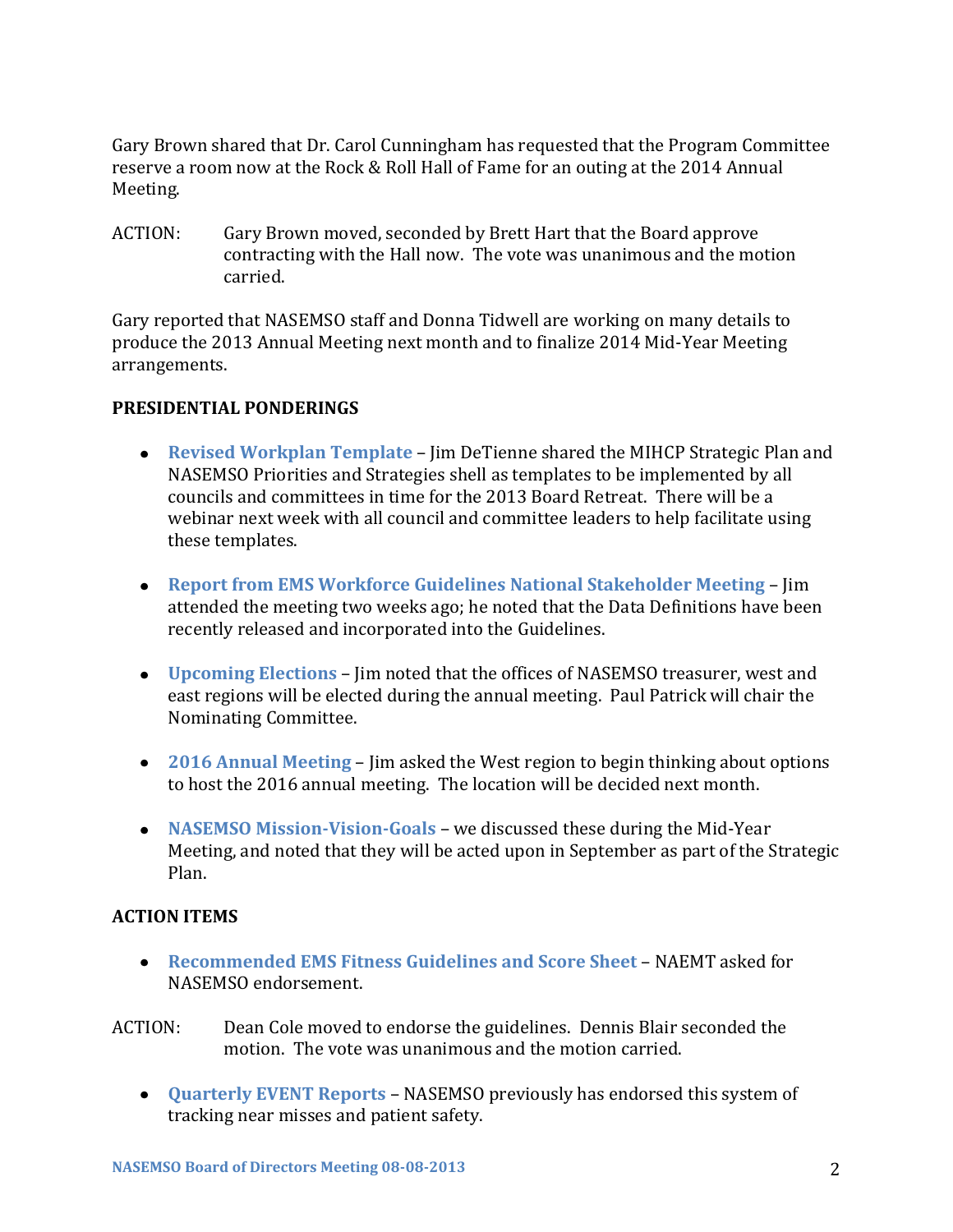- ACTION: Brett Hart moved for NASEMSO to distribute links to the reports via the NASEMSO listserve. Kyle Thornton seconded the motion. The vote was unanimous and the motion carried.
	- **EMS Innovation White Paper** Jim drew the groups' attention to the paper drafted by NHTSA and HHS-ASPR. Susan McHenry indicated that the document is intended to stimulate thought in this arena. There could be another round of innovation grants. NHTSA asked for NASEMSO comment, and suggestions on how to make the paper available to the broader EMS community.
- ACTION: Dennis Blair moved, seconded by Gary Brown for Jim DeTienne to facilitate a work group to respond to the draft. Tom Nehring will ensure that rural issues are represented. Joe Schmider will participate. The vote was unanimous and the motion carried.
	- **NASEMSO 2013 Bylaws Amendments** Jim shared that NASEMSO's incorporation must be moved to Virginia; one proposed change would accommodate staff as a non-voting director and the other would clarify the process to fill vacancies.
- ACTION: Gary Brown moved, seconded by Brett Hart to present the proposed amendments as drafted to the membership for action during the Annual Meeting. The vote was unanimous and the motion carried.
	- **Federation of Associations of Regulatory Boards** Dia Gainor presented the opportunity for NASEMSO to join the Board as a Governing Member. She recently made a presentation to them; the members are predominantly license medical professionals, but also include professionals like accounting and contracting. Dues are based on association revenue. NASEMSO's would be \$1,000 annually.
- ACTION: Dave Edwards moved, seconded by Dean Cole to join as a trial membership for two years and support travel for NASEMSO staff to participate. The vote was unanimous and the motion carried.
	- **Hartford Consensus II Document** Joe Schmider represented NASEMSO at a recent White House gathering on the topic, and summarized "Improving Survival from Active Shooter Events" and the July 2013 update.
- ACTION: Dr. Joe Nelson moved, seconded by Gary Brown to endorse the document pending the opportunity for the Medical Directors Council to discuss and make a recommendation. A deadline was not noted. The vote was unanimous and the motion carried.
	- **NASEMSO 2013-14 Monographs** The Board reviewed the list of committee surveys provided by Rachael Alter.
- ACTION: Dean Cole moved, seconded by Brett Hart that the Board affirms the current plan – six surveys are currently in progress, and five more are planned for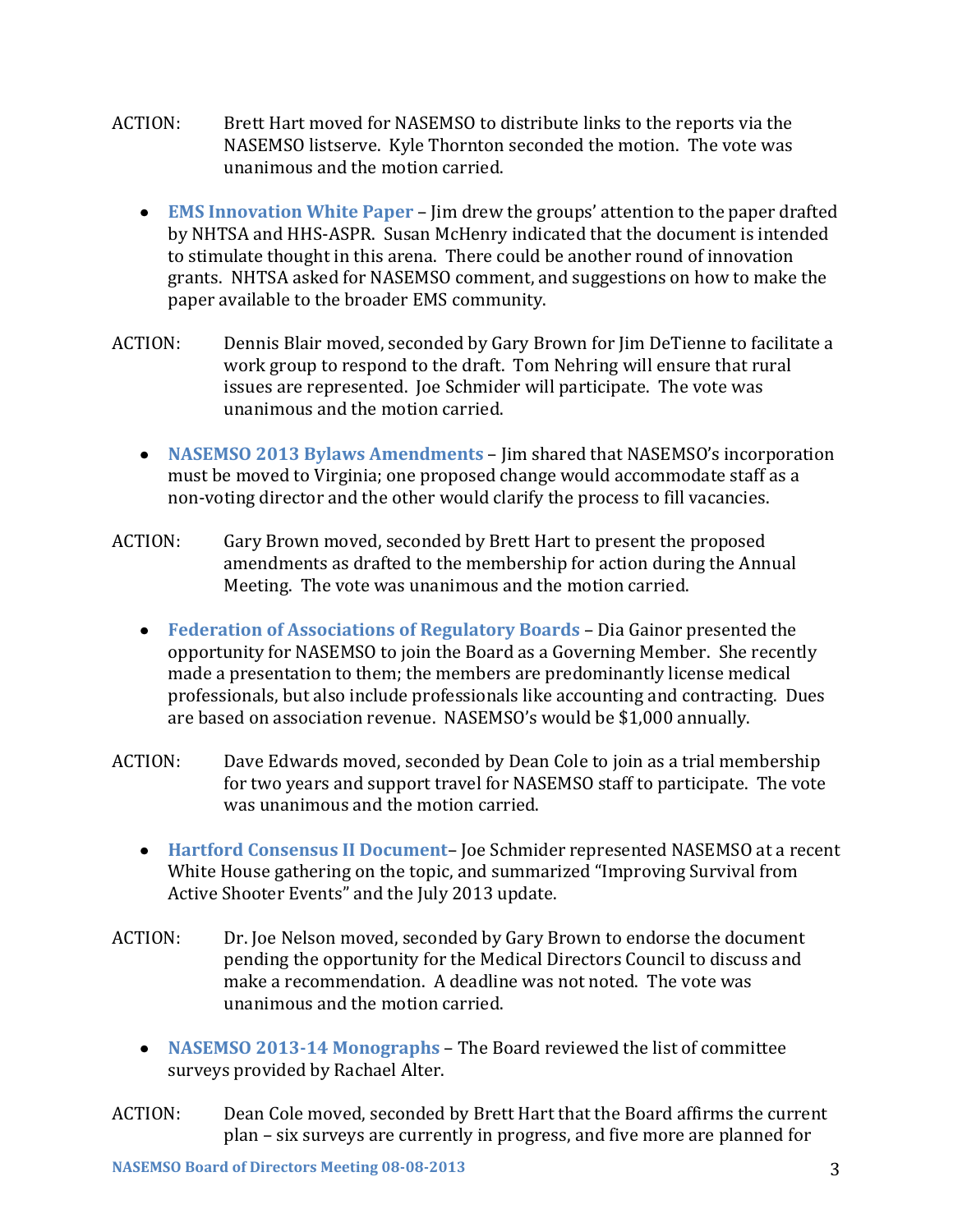2013-14. It was suggested that one per quarter be conducted; instructions should make clear that completion may be delegated to the appropriate state EMS official. The vote was unanimous and the motion carried.

- **Letter to Department of Transportation** Dia Gainor presented the opportunity for NASEMSO to join a letter of support Bicyclist & Pedestrian Safety Goals.
- ACTION: Dave Edwards moved, seconded by Gary Brown to join the letter. The vote was unanimous and the motion carried.

## **DISCUSSION ITEMS**

## **NASEMSO STANDING COMMITTEE HIGHLIGHTS**

- **Communications & Technology** (no report)
- **Domestic Preparedness Committee** Joe Schmider reported that he and Leslee Stein-Spencer are asking state EMS directors to update the after-hours contact list, and that they will be testing the NASEMSO emergency contact procedures soon.
- **Government Information** (no report)
- **Highway Incident & Transportation Systems** (no report)
- **Rural EMS** Tom Nehring shared that there was a JCREC meeting August 1. He shared that JCREC is comprised of four organizations including NASEMSO, National Organization of State Offices of Rural Health, the National Rural Health Resource Center and National Rural Health Association. There will be a joint learning experience October 30, 1:00-5:00 pm in conjunction with the NOSORH conference.

## **NASEMSO AD HOC COMMITTEE REPORTS**

- **Air Medical** there is a special workshop for state offices on accreditation produced by CAMTS on the Sunday evening preceding the annual meeting.
- **Agency & Vehicle License** Brian Litza noted that they have drafted elements to be included in the rule and will present them next month.
- **Education Agenda I-Team** Kathy Robinson noted that group will meet next month in Nashville. The Pediatric Work Group is meeting weekly and will have a draft gap analysis by the end of the month
- **Mobile Integrated Health/Community Paramedicine** Jim DeTienne reported that the next meeting will be in-person next month.
- **Specialty Certification** Kathy Robinson said there will be a draft report in a few weeks.